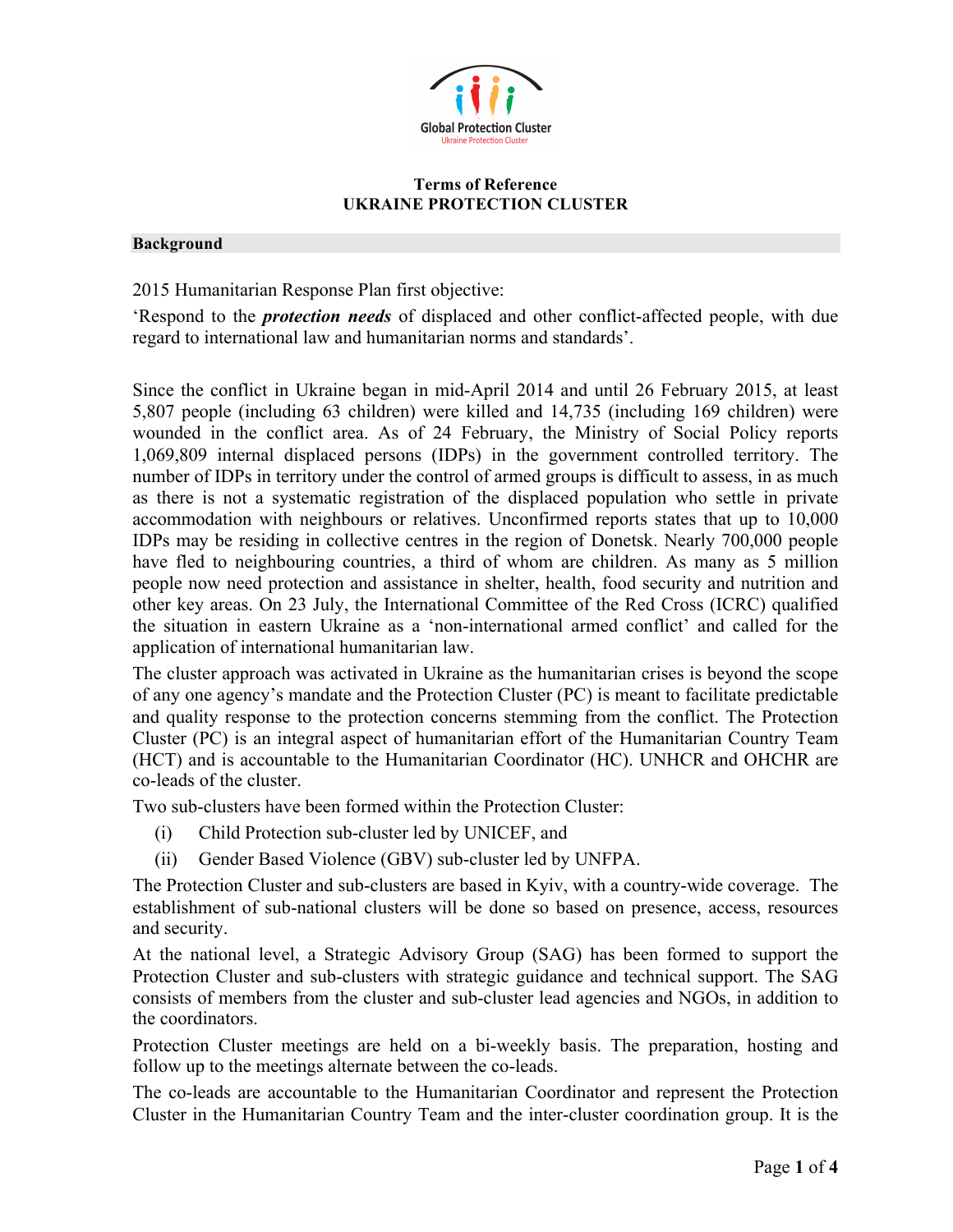

responsibility of the co-leads / co-coordinators to advise both meetings of Protection gaps and challenges with appropriate recommendations and advocacy points. Outcomes of both meetings should be communicated the Cluster members.

The Protection Cluster, through the co-leads, will work with the Government and national partners to highlight protection gaps, challenges and needs. It will make recommendations for change to respond to protection concerns.

## **Protection cluster: Aim and cluster objectives**

The aim of the Protection Cluster is to ensure *a coordinated, predictable, accountable and effective response by humanitarian organizations to the protection concerns stemming from the current conflict in Ukraine*.

As per the 2015 Humanitarian Response Plan  $(HRP)^1$ , the Protection Cluster, including with the sub-clusters for child protection and gender-based violence and any other future subclusters or working groups established under the Protection Cluster, aims to protect, support and strengthen the resilience, well-being and family unity of the conflict-affected population. Its objectives are framed by International Human Rights Law (IHRL) and International Humanitarian Law (IHL).

The cluster, with the sub-clusters, will maximize resources and capacity in line with the following areas of engagement:

- Ensure continuous protection monitoring, leading to evidence-based advocacy and a protection response for conflict-affected populations (with particular attention to the protection of civilians and other segments of the population that may be more vulnerable to protection risks, such as women, children, older persons, and minorities.
- Target those in immediate need, including strengthening capacity for registration of IDPs, providing child protection services, legal aid and other legal services, referral mechanisms, and provision of multi-purpose cash assistance for particular groups.
- Document and analyse violations of IHRL and IHL to address protection gaps and to support efforts to prevent and respond to such violations.
- State and civil society capacity strengthened to include improved information management, age-, gender-, diversity-protection mainstreaming, community-based interventions, GBV prevention and protection, and child- and gender-based systems of advocacy / reforms.
- Ensure protection mainstreaming throughout the humanitarian response.
- Develop mechanisms for accountability to affected people.

 

<sup>1</sup> https://www.humanitarianresponse.info/system/files/documents/files/UKRAINE\_HRP\_2015%20FINAL%20% 281%29.pdf [see pages 45-48].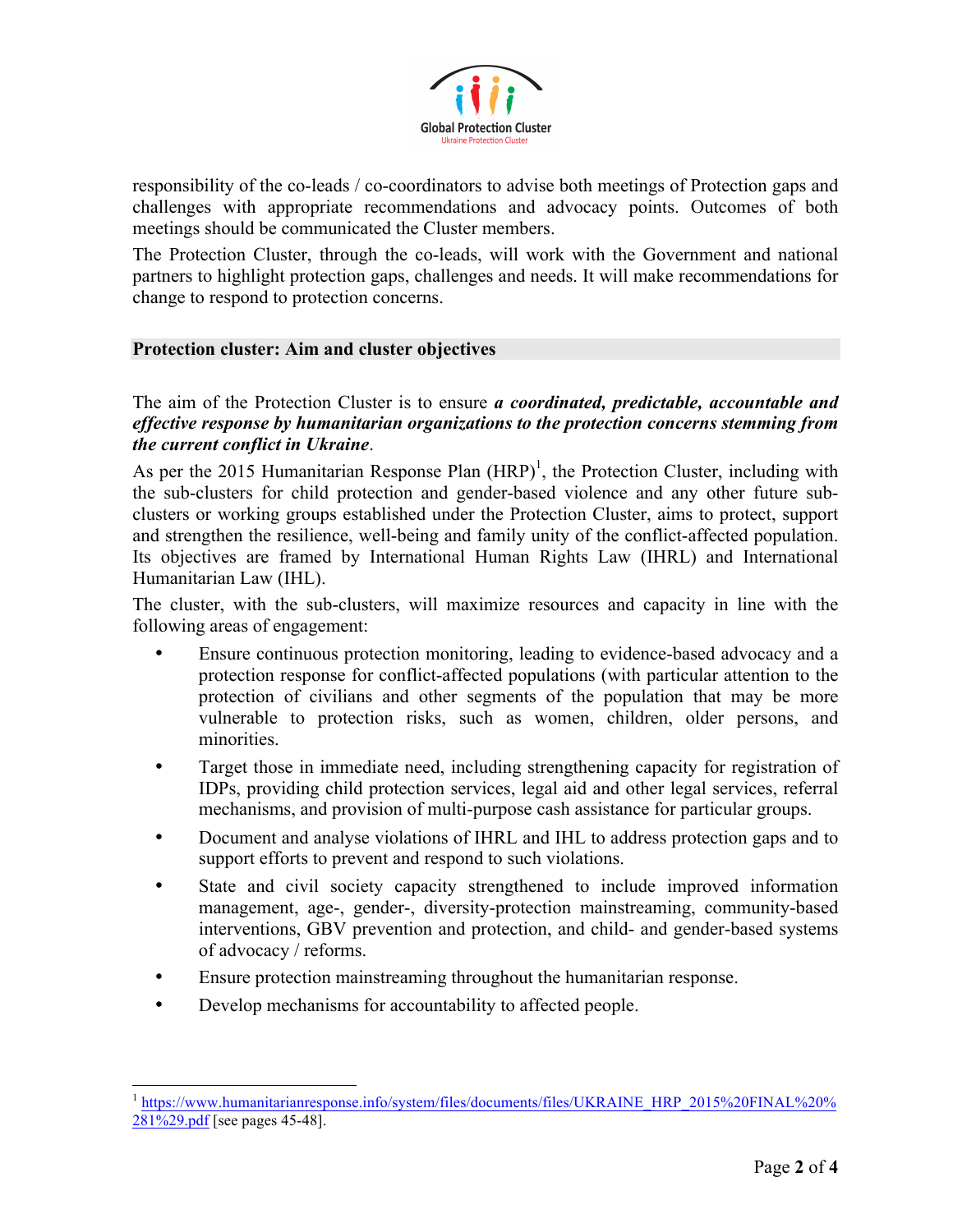

# **HRP cluster objectives:**

- (i) **Cluster Objective 1**: Protection for people of concern strengthened;
- (ii) **Cluster Objective 2**: People of concern benefit from full and non-discriminatory access to public and civil services and enjoyment of social and economic rights especially for vulnerable groups (children/caregivers, women, IDPs, SGBV/GBV survivors, demobilized combatants, older persons, minorities) and other marginalized or vulnerable groups. Informed decisions are supported upholding family unity and wellbeing; and
- (iii) **Cluster Objective 3**: Durable solutions for people of concern are developed to support their making an informed decision about voluntary return in safety and dignity, local integration and/or relocation in a manner that is voluntary and in accordance with national and international norms and standards.

## **Definition of Protection**

According to the Inter-Agency Standing Committee (IASC) definition, protection encompasses all activities aimed at ensuring full respect for the rights of the individual in accordance with the letter and the spirit of relevant bodies of law, including IHRL, IHL and International Refugee Law.

In practical terms this means, but is not limited to, activities as listed below:

- The delivery of goods and services, such as legal aid, psycho-social support, the removal of children from armed forces and groups, mine clearance, restoration of property etc;
- Mainstreaming protection considerations in the delivery of other services, such as gender-sensitive WASH activities, access to healthcare and education;
- Activities, which are normally carried out by protection actors, such as IDP profiling, analysis or advice on standards;
- Monitoring and reporting on protection concerns, including rights of individuals in accordance with International Humanitarian Law and International Human Rights Law;
- Advocacy on protection related matters.

# **Participation in the Protection Cluster**

Participation in the Protection Cluster is open to all actors with a demonstrated interest in and operational capacity to respond to protection concerns. Participants are expected to demonstrate adherence to humanitarian principles and those of partnership.

All partner agencies commit to the implementation of the Protection Cluster strategy and the highest standard of collaboration and coordination to ensure efficient use of resources, greater